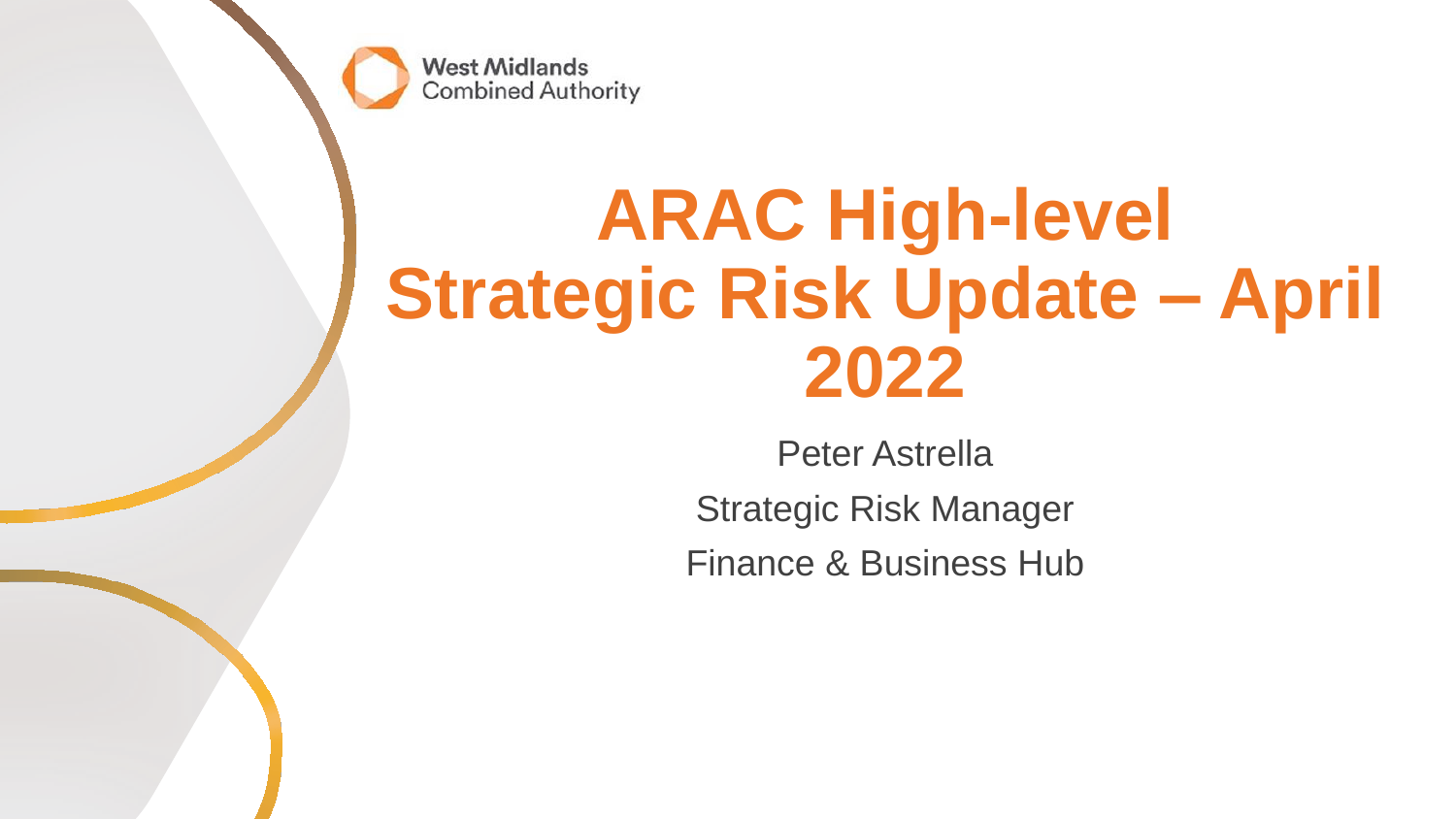

### **Contents**

| <b>Slide</b> | <b>Title</b>                        |
|--------------|-------------------------------------|
| 3            | <b>WMCA Strategic Risk Heat Map</b> |
| 4            | <b>WMCA Strategic Risk Trend</b>    |
| $5 - 6$      | High Risks & Key Messages           |
|              | <b>Remaining Strategic Risks</b>    |
|              | <b>De-escalated Risks</b>           |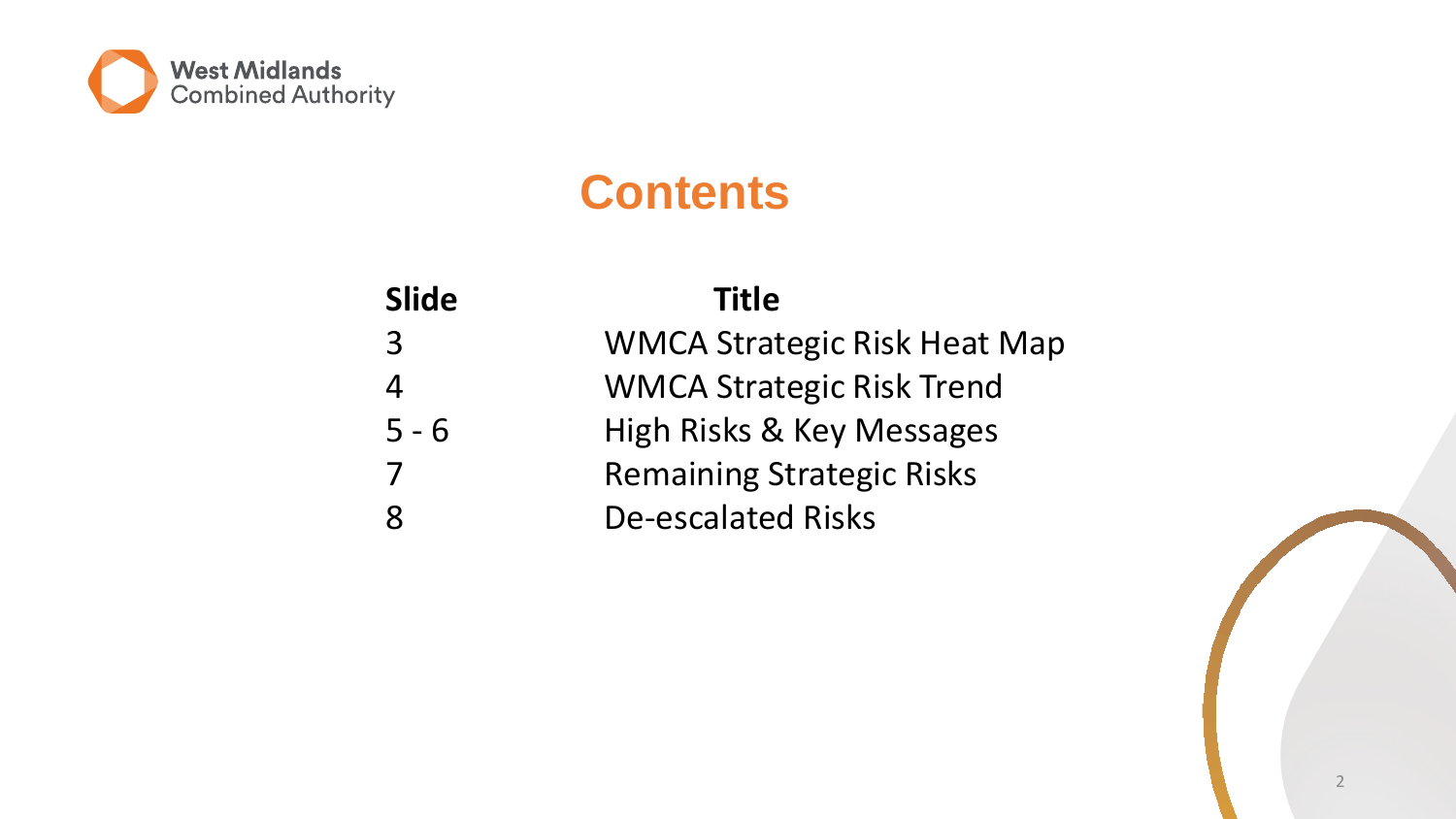## **WMCA Strategic Risk Heat Map**

|            |                |                 |         | <b>Current Threats</b>                       |                            |                                                                                                                      |                                                              |
|------------|----------------|-----------------|---------|----------------------------------------------|----------------------------|----------------------------------------------------------------------------------------------------------------------|--------------------------------------------------------------|
| Likelihood | 5              | Very high       |         |                                              |                            |                                                                                                                      | SRR-R001 $\Leftrightarrow$<br>SRR-R002 ⇔<br>SRR-R022 (Issue) |
|            | 4              | High            |         | SRR-R013 $\Leftrightarrow$                   |                            | SRR-R003 $\Leftrightarrow$<br>SRR-R004 $\Leftrightarrow$<br>SRR-R005 $\Leftrightarrow$<br>SRR-R007 $\Leftrightarrow$ | $SRR-R021 \Leftrightarrow$                                   |
|            | 3              | <b>Medium</b>   |         |                                              | SRR-R012 $\Leftrightarrow$ | SRR-R010 ⇔<br>SRR-R011 ⇔<br>SRR-R014 ⇔                                                                               | SRR-R008 $\Leftrightarrow$                                   |
|            | $\overline{2}$ | Low             |         | SRR-R020 $\Leftrightarrow$<br>(De-escalated) | SRR-R018 ⇔                 | SRR-R016 ⇔                                                                                                           | SRR-R009 ⇔<br>SRR-R015 ⇔<br>SRR-R019 ⇔                       |
|            | $\mathbf{1}$   | <b>Very low</b> |         |                                              |                            | SRR-R006 ⇔<br>SRR-R017 $\Leftrightarrow$<br>(De-escalated)                                                           |                                                              |
|            |                |                 | 1       | $\mathbf{2}$                                 | 3                          | 4                                                                                                                    | 5                                                            |
|            |                |                 | Minimal | <b>Minor</b>                                 | Significant                | Major                                                                                                                | <b>Critical</b>                                              |
|            |                |                 |         |                                              | Impact                     |                                                                                                                      |                                                              |

**Treat Rating Score Range Count hited** 1 - 5 3 <mark>dium |</mark> 6-12 | 10 **Very High** 15 - 25 9 **Total** 22

**Note: 2 x De-escalated low risks will be removed ahead of the next review cycle**

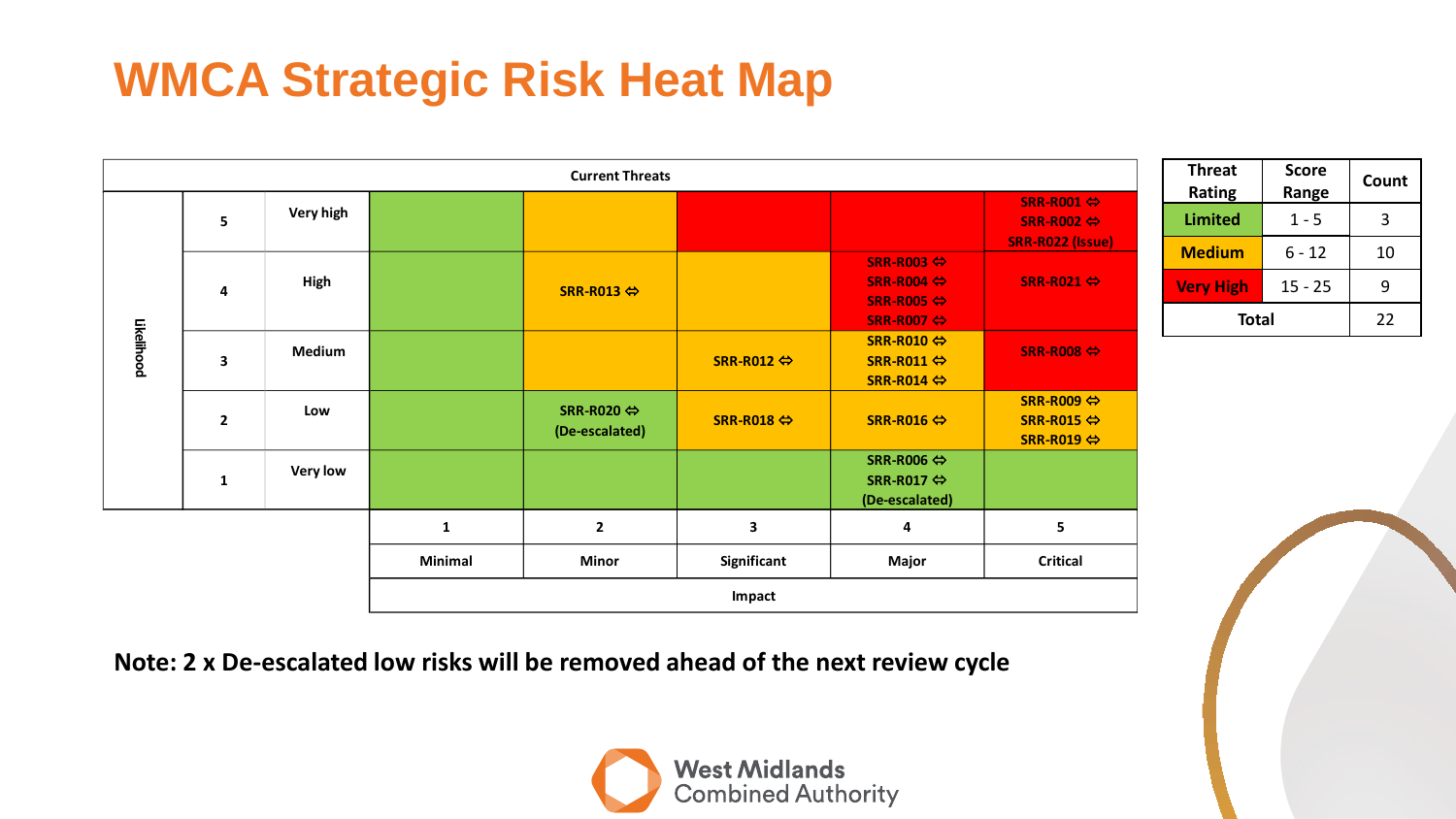



Risk Trend

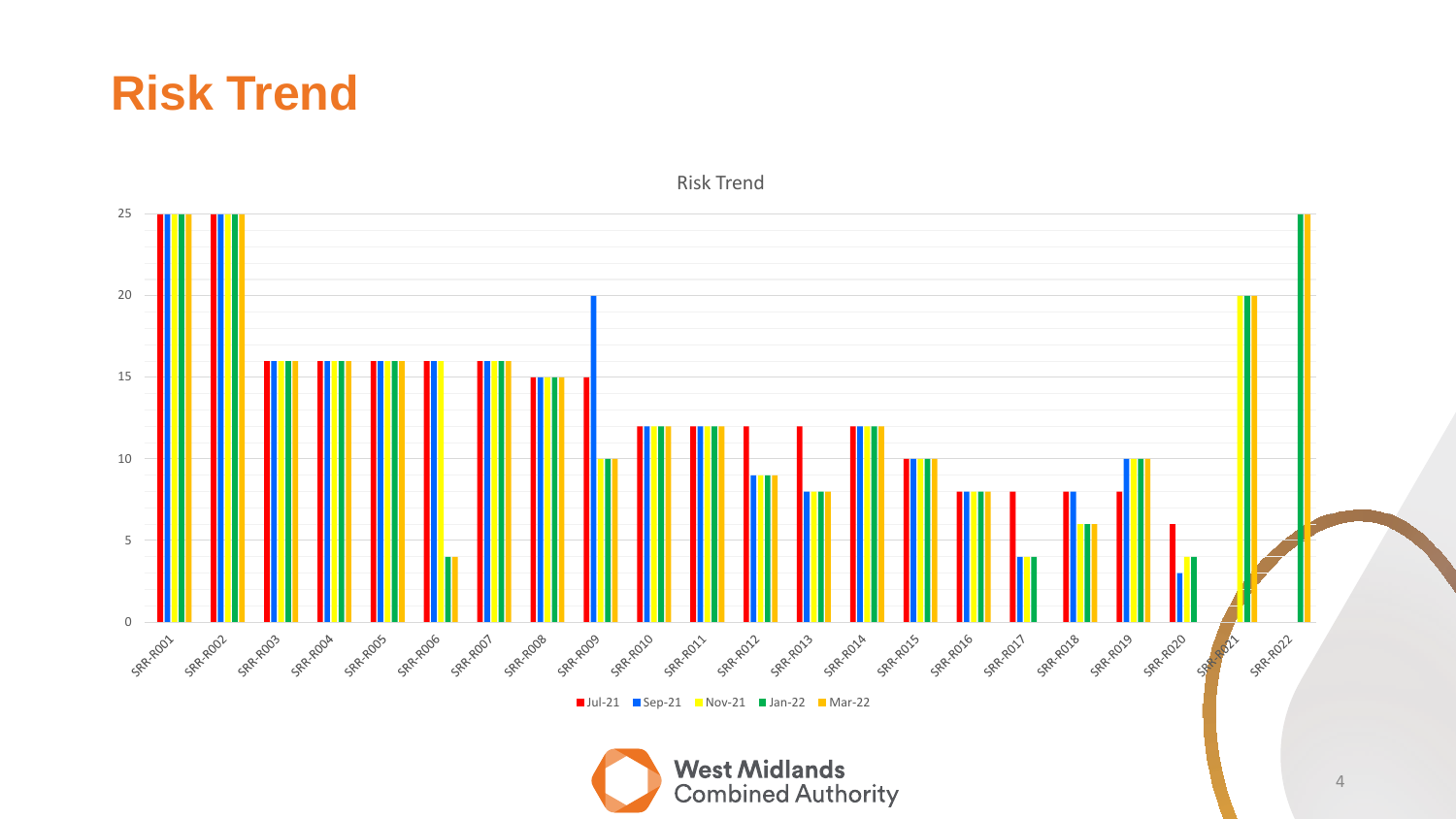

### **Nine Highest Rated Risks**

There are currently 9 Risks rated **Very High** (Red) even after mitigants have been applied, of which three have the highest possible residual rating of 25.

- SRR-R001 Financial Assumptions for Investment Programme **(25)**
- SRR-R002 External Factors **(25)**
- SRR-R003 Data Protection & Protective Security
- SRR-R004 Stakeholder & Political Relations
- SRR-R005 Capacity and Capability
- SRR-R007 Longer term economic impact of Covid-19 on bus service provision.
- SRR-R008 Commerciality
- SRR-R021 Financial resilience of WMCA to absorb fiscal shocks (New Oct 21)

Separately, the following risk has now materialised, and is also captured on a separate Issues Log

• SRR-R022 Metro - 2GT fleet crack propagation (Suspension of all services from 13 November) **(25)**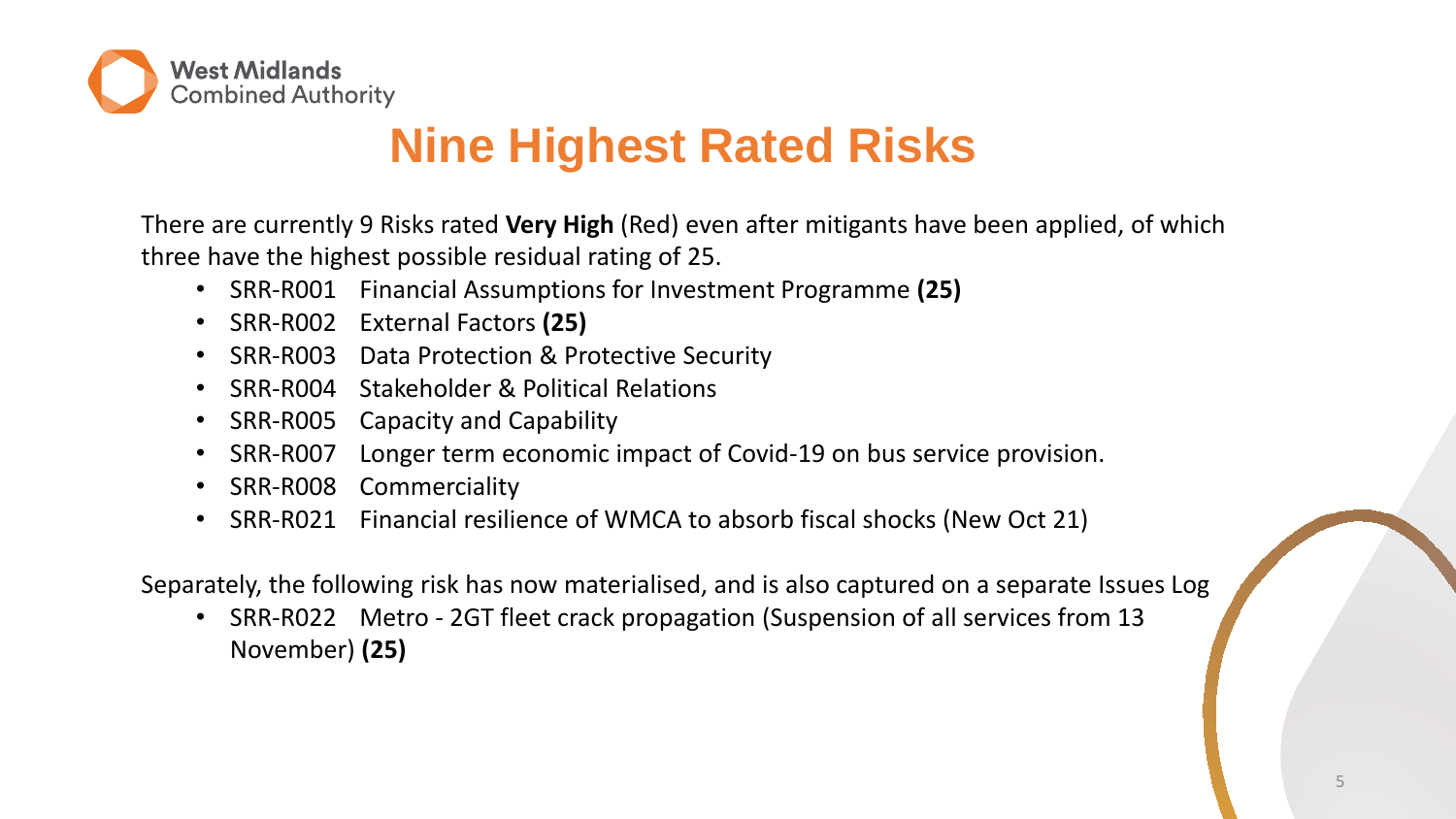### **Nine Highest Rated Risks – Key Messages**

### **Key Message for ARAC:**

- The CA continues to see a significant level of residual risk at the Strategic Level.
- Nine high risks remain outside of appetite, of which seven have remained static for some time.
- One of these risks *Metro - 2GT fleet crack propagation* is to be revised to reflect a wider strategic risk: *Tram availability to operate the network.*
- SLT have agreed that I should now conduct a series of deep dives into the eight remaining high risks to ensure our assessment is based on an up to date understanding of the risk evidence and controls**.**

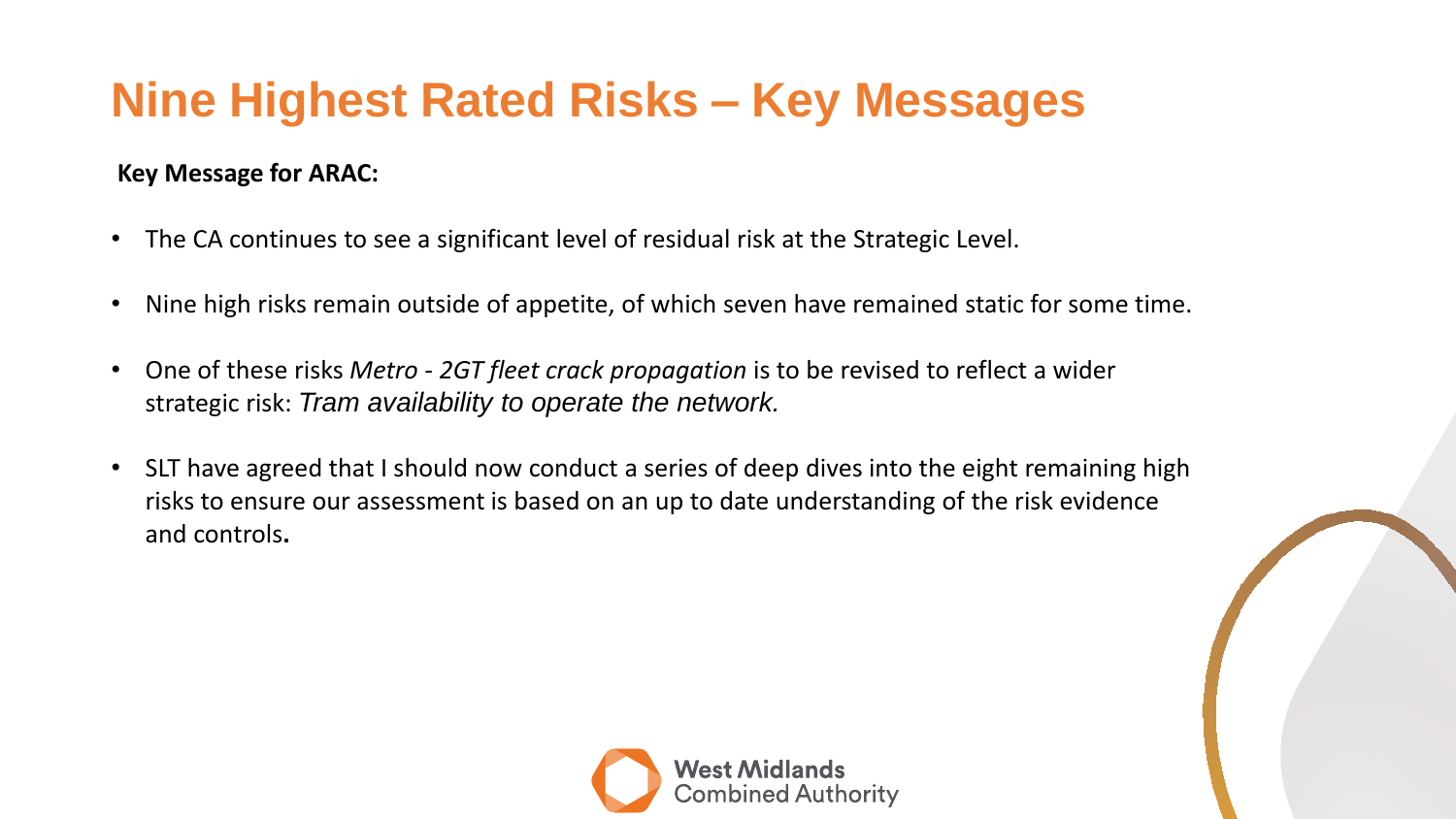# **Remaining Strategic Risks**

### **Medium Risks:**

- There are 10 risks with a medium rating (scoring 6-12); of which four have reduced in materiality during the last 4 review cycles.
- All risks have mitigation plans in place and are reviewed by individual risk owners and SLT on a minimum of bimonthly basis.
- There is no particular concern with these risks at present.

#### **Low Risks:**

• Three risks have a low rating (scoring 1-5); of which two will now be de-escalated, following agreement at SLT on 6<sup>th</sup> January 2022, to the relevant Directorate Risk Registers in Housing & Regeneration and Productivity & Skills Directorates and are included for visibility only. See next slide for details.